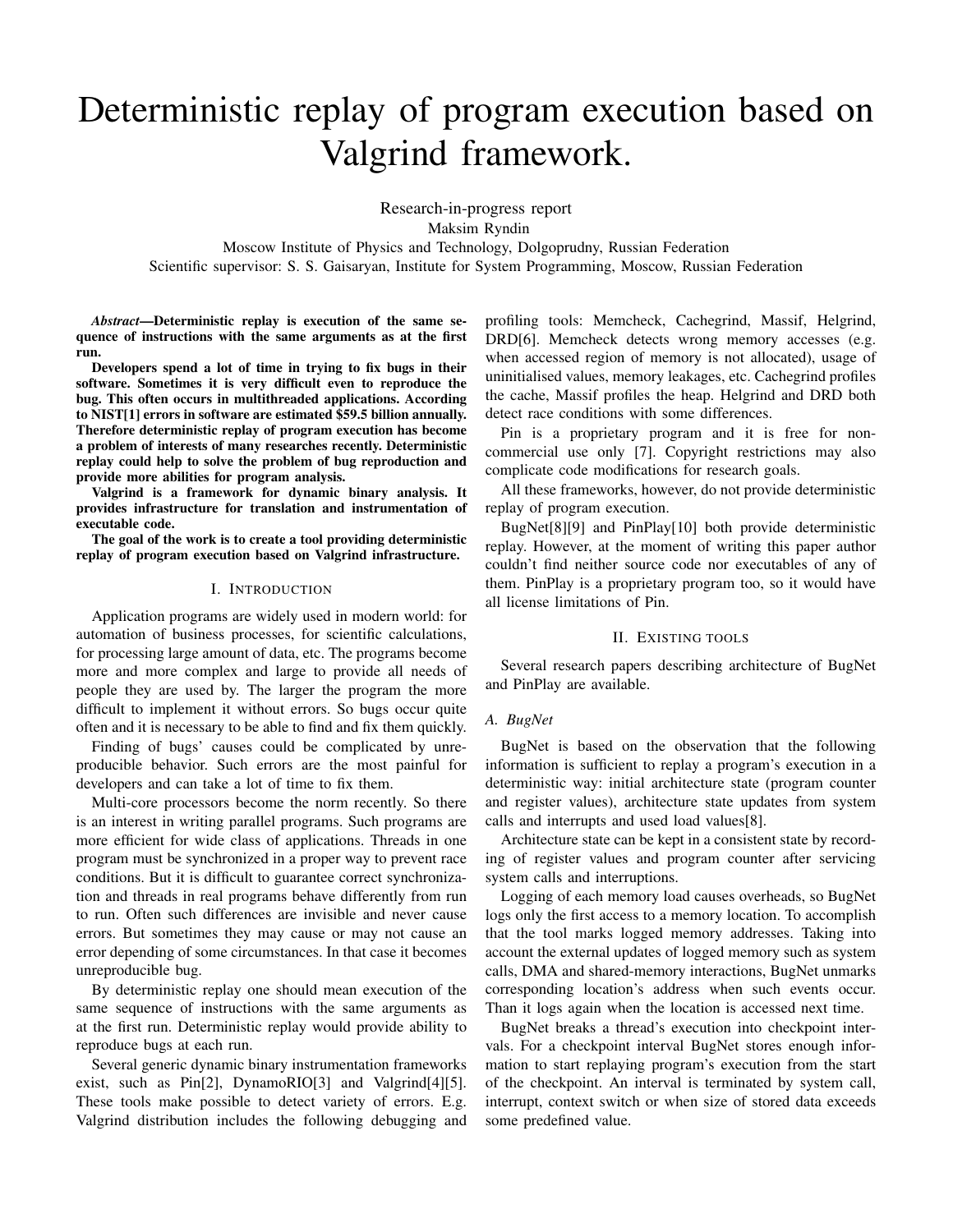In addition to data, BugNet records information about the code executed during logging. The information contains name and path of the binary or library loaded, a checksum to represent the version of the binary or library and the starting address where it was loaded. This information goes to *code log*.

Replay of a checkpoint interval starts with reading the code log and restoring of code space. Then architecture state (program counter and register values) is set. Then executions starts. For every load instruction the replayer obtains the load value from load-log if the value was not obtained earlier. At the end of the checkpoint interval a new one starts.

# *B. PinPlay*

PinPlay consists of two Pintools[10]: a *logger* and a *replayer*. The logger stores information about program execution in a set of files called *pinball*. The replayer repeats program execution using information from pinball.

A very powerful feature of PinPlay is ability to combine the logger and replayer with most existing Pintools and GDB. It gives lots of useful information about a bug and helps fixing it easily.

The PinPlay logger stores only minimal information necessary to reproduce the non-deterministic events and thus does not generate too large pinballs. The sources of nondeterminism are:

- *Initial stack location*: the location is assigned by the kernel and may differ from run to run
- *Data location changes*: addresses of allocated memory may also differ
- *Program code changes*: code of shared libraries may change from machine to machine
- *CPU specific instruction behavior*
- *Signals*: signals are delivered by the kernel, so they are not guarenteed to arrive at the same execution point
- *Uninitialized memory reads*
- *Behavior on system calls*: it may change over time, e.g. *gettimeofday()*
- *Behavior on shared memory accesses*

The approaches to handle these sources used in PinPlay are:

- PinPlay logs addresses of the memory ranges in use and then preallocates them before replaying
- Code of shared libraries is captured during logging and restored during replay
- Log changes in registers' values after CPU-specific instructions
- Time of signal arrival is logged in terms of instruction count since beginning of execution
- PinPlay skips most of the system calls and restores architecture state after each of them during replay

#### III. VALGRIND OVERVIEW

Valgrind is an instrumentation framework for building dynamic analysis tools. The program distribution includes six tools, one can also create a new one. Valgrind is licensed under the GNU General Public License, version 2.

The key concept of the framework's architecture is the division between its *core* and *tools*.

The core does low-level work for program instrumentation. It contains: the JIT compiler, low-level memory manager, signal handling unit and a thread scheduler. It also performs system calls for the tool.

The tool is responsible for program instrumentation. Valgrind provides tool programming interface: functions to be called when certain event of interest occurs. The arguments of the functions contain sensible information about the event.

The Valgrind translates code blocks on demand. The translation unit is a block of code ending with one the followings: an instruction limit is reached, a conditional branch is hit, branch to an unknown target is hit. The code translation may be splitted into several phases:

- *Disassembly*: converting machine code into intermediate representation (IR) tree
- *Optimisation 1*: flattening the tree IR, copy and constant propagation, redundant code elimination
- *Instrumentation*: the code block is passed to the tool which transforms it (except the Nullgrind – the tool which does not instrument anything)
- *Optimisation 2*: constant folding and dead code removal
- *Tree building*
- *Instruction selection*: converting tree IR into a list of instructions which use virtual registers
- *Register allocation*: replacing virtual registers with host registers
- *Assembly*: encoding the selected instructions into executable code and writing it to a block of memory

#### IV. IMPLEMENTATION PROGRESS

The key idea of implementation is to use existing tool programming interface. Not only it gives an ability to track events such as system calls and signal arrivals, but also *eventaggregators* such as memory reads (which can be caused by different system calls). This significantly simplifies logging of memory accesses. At the moment regrind (tool for deterministic replay) prototype can work in two modes: *prepare-replaymode* and *perform-replay-mode*.

In the first mode regrind tracks following events:

- Signal arrival
	- 1) Before arrival
	- 2) After arrival
- System calls
	- 1) Before system call
	- 2) After system call
- Accesses to memory:
	- 1) Before memory reads
	- 2) After memory write

The first two types of events are tracked only for statistic collecting at the moment. But as for the third type of events – accesses to memory – the tool prototype also records accessed memory regions.